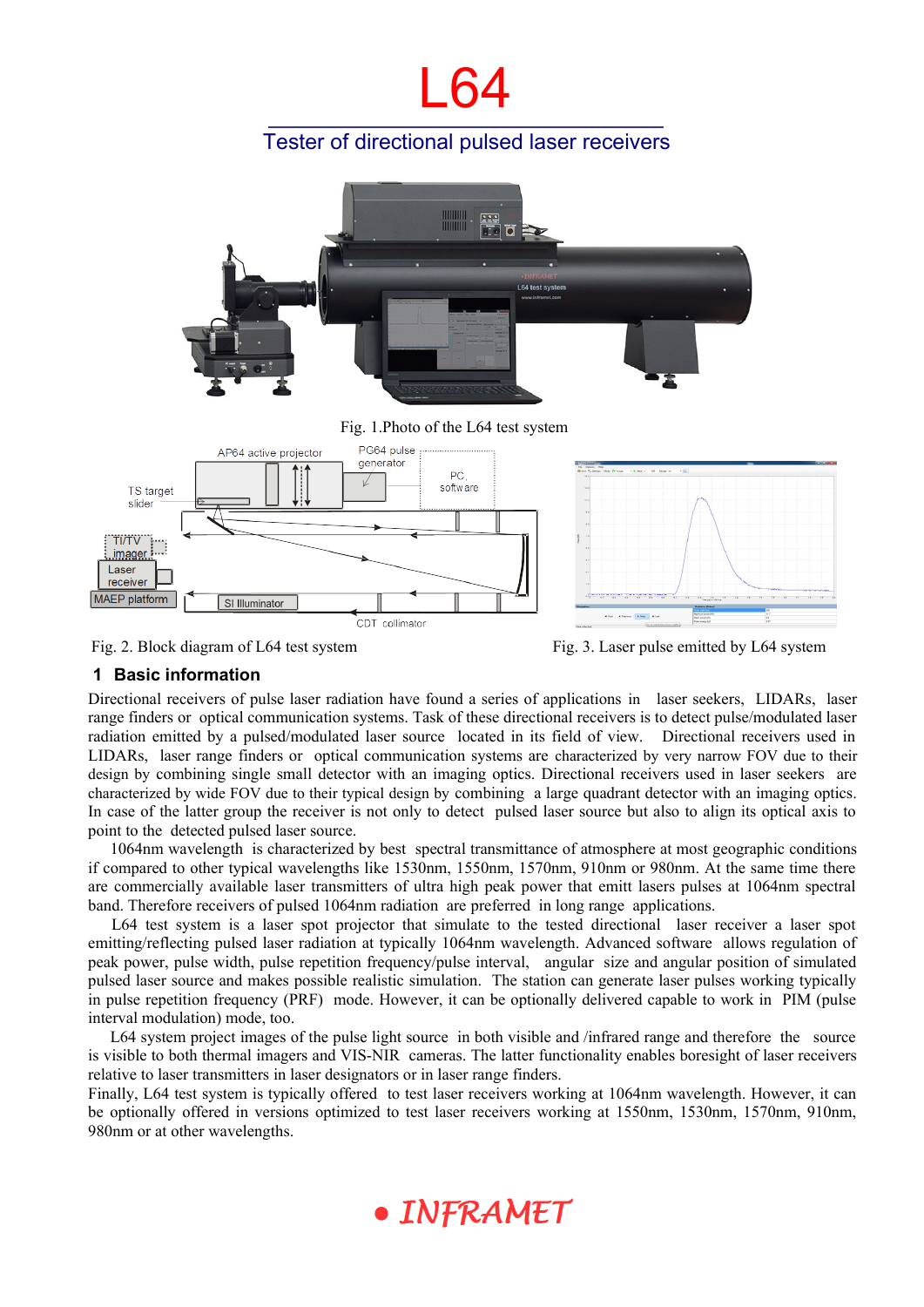# L64

## Tester of directional pulsed laser receivers

### **2 Work principle**

L64 test system works as an image projector that can project image of a pulsed laser source of following features:

- 1. wavelength: 1064 nm (optionally 1550nm, 1530nm, 1570nm, 910nm or at other wavelengths),
- 2. regulated pulse peak power,
- 3. regulated temporal properties (typically regulated pulse repetition frequency/pulse time widht and optionally pulse interval modulation),
- 4. regulated angular size,
- 5. regulated angular position,
- 6. image of the simulated laser source is visible for both VIS-NIR cameras and thermal imagers.

#### **3 Design concept**

L64 test system is built from a set of modules: PG64 pulse generator, AP64 active projector, TS target slider, SI Illuminator, CDT10100 collimator, MAEP platform, laptop, and L64 Control program.

PG64 pulsed laser source is the main module of L64 test system. This source can generate optical pulses of regulated, power, pulse repetition frequency, pulse interval in response to internal or external electrical/optical synchronization pulses. The emitted optical pulses are transmitted with regulated attenuation by AP64 active projector.

Apparent size of simulated pulsed laser source is regulated using TS target slider. Finally, image of pulsed light source is projected in direction of a tested laser receiver by CDT off axis reflective collimator. Regulation of spatial angular position of simulated laser source can be optionally achieved by putting tested laser receiver on MAEPI motorized azimuth elevation platform that enable regulation of angular position of tested laser receiver.

L64 can generate also image of pulsed laser spot in both visible/near infrared and far infrared spectral range.

#### **4 Emission modes**

Typical L64 station can generate pulse images of laser light source working in PRF (pulse repetition frequency) mode. In this mode the station emits light pulses of constant frequency. It should be noted that the emission frequency can be regulated in wide range by user of L64 station but when the station start emission of laser pulses then the frequency is constant.

The station can work using three synchronization modes:

- 1. internal electrical trigger(free run)
- 2. external electrical trigger (start series of pulses or pulse to pulse operation),
- 3. external optical signal.

The station offers very high accuracy of regulation of both pulse repetition frequency because this feature is crucial in most applications of directional laser receivers.

## **5 Test capabilities**

L64 system is basically an imitator of a laser pulsed light source of regulated temporal-spatial properties. L64 system does not analyze output signal generated by the tested directional laser receiver. Therefore the user is expected to do such analysis by himself. The analysis of reactions of tested directional laser receiver to a series of pulsed images projected by L64 station enables to do following tests:

- 1. Measurement of receiver sensitivity,
- 2. Basic performance tests: reactions of laser receiver to a simulated laser source of manually regulated properties: pulse power, temporal properties (PRF, pulse time width, PIM), angular size, and angular position,
- 3. Advanced performance tests: reactions of laser receiver to a simulated laser source of automatically regulated source properties (pulse power, temporal properties (PRF, pulse time width, PIM), angular size, and angular position) according to preset scenario. In this case the station can realistically simulate laser spot located at variable distance (shorter distance – stronger peak pulse power and bigger angular size),
- 4. Measurement of aligning error of optical axis of the laser receiver to optical axis of a reference optical imager (VIS-NIR camera, thermal imager) – valid only for the case when such reference imager is used.

### <span id="page-1-0"></span> **6 Technical specifications**

L64 station can be delivered in form of a series of versions of different design and different test capabilities. Below are presented technical specifications of most advanced version.

Table 1. Technical specifications of most advanced version of L64 test system

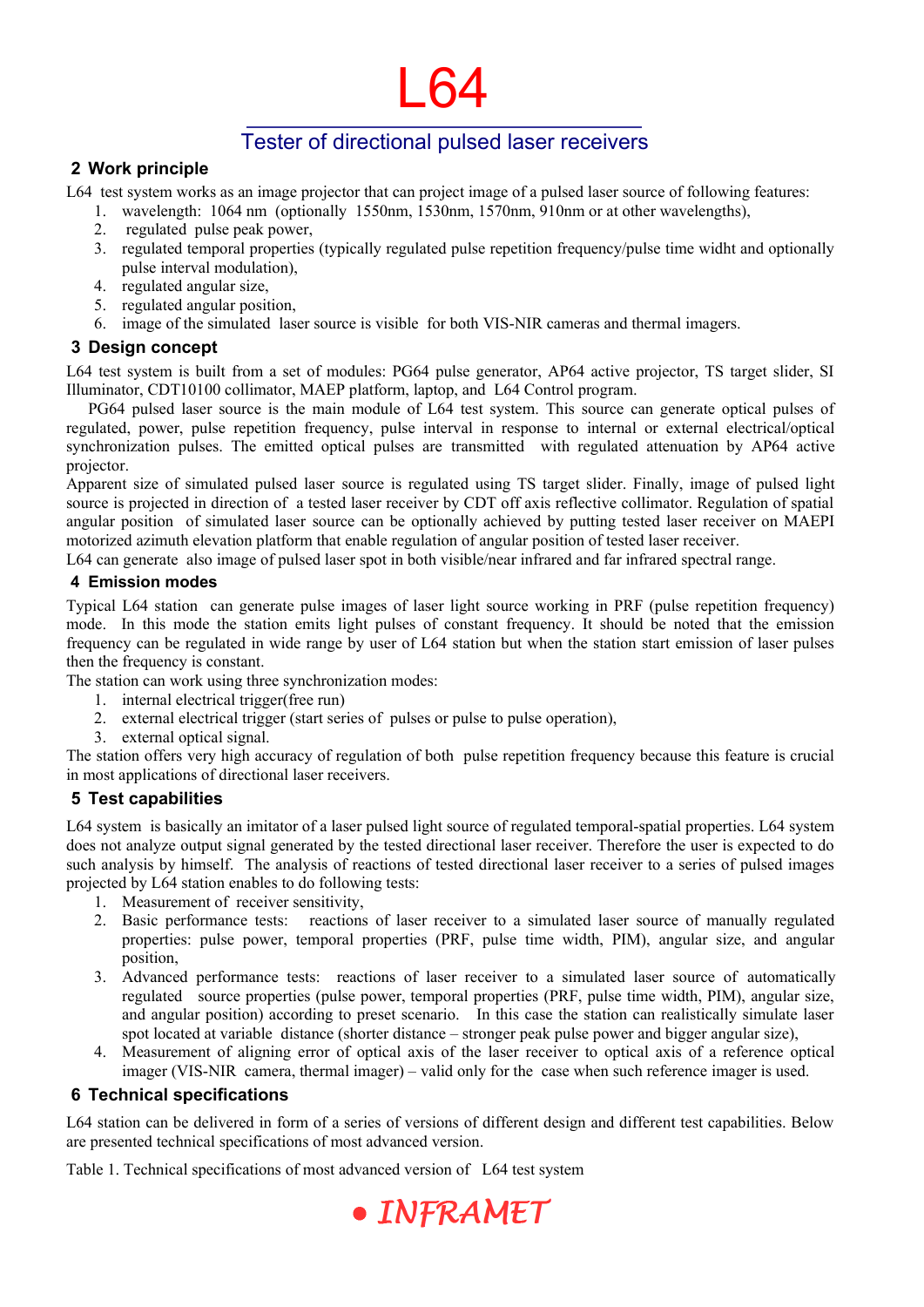# L64

## Tester of directional pulsed laser receivers

| Parameter                                                                           | Value                                                                                                                                                           |
|-------------------------------------------------------------------------------------|-----------------------------------------------------------------------------------------------------------------------------------------------------------------|
| Tested receiver                                                                     |                                                                                                                                                                 |
| Application                                                                         | Seekers, LIDARs, LRFs, optical communication systems                                                                                                            |
| Optical aperture                                                                    | $< 100$ mm                                                                                                                                                      |
| Wavelength                                                                          | 1064nm (other wavelengths optional)                                                                                                                             |
| Design                                                                              | large quadrant detector with an imaging optics<br>1.<br>single detector with an imaging optics<br>2.                                                            |
| Max weight of tested receiver                                                       | Up to $12\text{kg}$ (option 30 kg)                                                                                                                              |
| <b>Basic parameters</b>                                                             |                                                                                                                                                                 |
| Collimator type                                                                     | Off axis, reflective                                                                                                                                            |
| Collimator aperture                                                                 | 100mm                                                                                                                                                           |
| Collimator resolution                                                               | $> 100$ lp/mrad                                                                                                                                                 |
| Power uniformity at collimator output <sup>1</sup>                                  | $\leq 10\%$                                                                                                                                                     |
| Center wavelength of emitted radiation                                              | $1064 \pm 3$ nm                                                                                                                                                 |
| Width of spectral band                                                              | $\leq$ 3 nm                                                                                                                                                     |
| Pulse emission modes                                                                |                                                                                                                                                                 |
| <b>Emission</b> modes                                                               | Preset pulse repetition frequency (PRF)<br>1.<br>Preset pulse interval modulation algorithm (PIM)<br>2.                                                         |
| Pulse Repetition Frequency range<br>synchronisation mode                            | in internal   $1Hz - 20 kHz$                                                                                                                                    |
| Pulse Repetition Frequency range<br>synchronisation mode                            | in external $\vert$ 0.1 to 20 kHz                                                                                                                               |
| PRF stability                                                                       | 1 µs raster 0.001% at 10Hz                                                                                                                                      |
| Number of PIM codes                                                                 | 1)Predefined up to 20 PIM codes,<br>2) Software to create new PIM codes                                                                                         |
| Synchronization/triggering                                                          |                                                                                                                                                                 |
| Synchronization modes                                                               | 1) internal electrical trigger (free run)<br>2) external electrical trigger (start series of pulses or pulse<br>to pulse operation), 3) external optical signal |
| Synchronization output                                                              | Yes. TTL standard                                                                                                                                               |
| Input trigger voltage range                                                         | 2.4V to 4.1V                                                                                                                                                    |
| Pulse intensity properties                                                          |                                                                                                                                                                 |
| Regulation type                                                                     | Manual or automatic according to pre-programmed<br>temporal trajectory (simulation of variable distance)                                                        |
| Radiant Exitance [W/cm <sup>2</sup> ]<br>at collimator output (for max target size) | $100nW/cm2$ to 40 mW/cm <sup>2</sup>                                                                                                                            |
| Dynamic of regulation or radiant exitance                                           | At least 400 000:1                                                                                                                                              |
| Peak to peak non stability (peak power)                                             | $<$ 2%                                                                                                                                                          |
| Resolution of regulation of radiant exitance                                        | Not worse 1%                                                                                                                                                    |

<span id="page-2-0"></span>

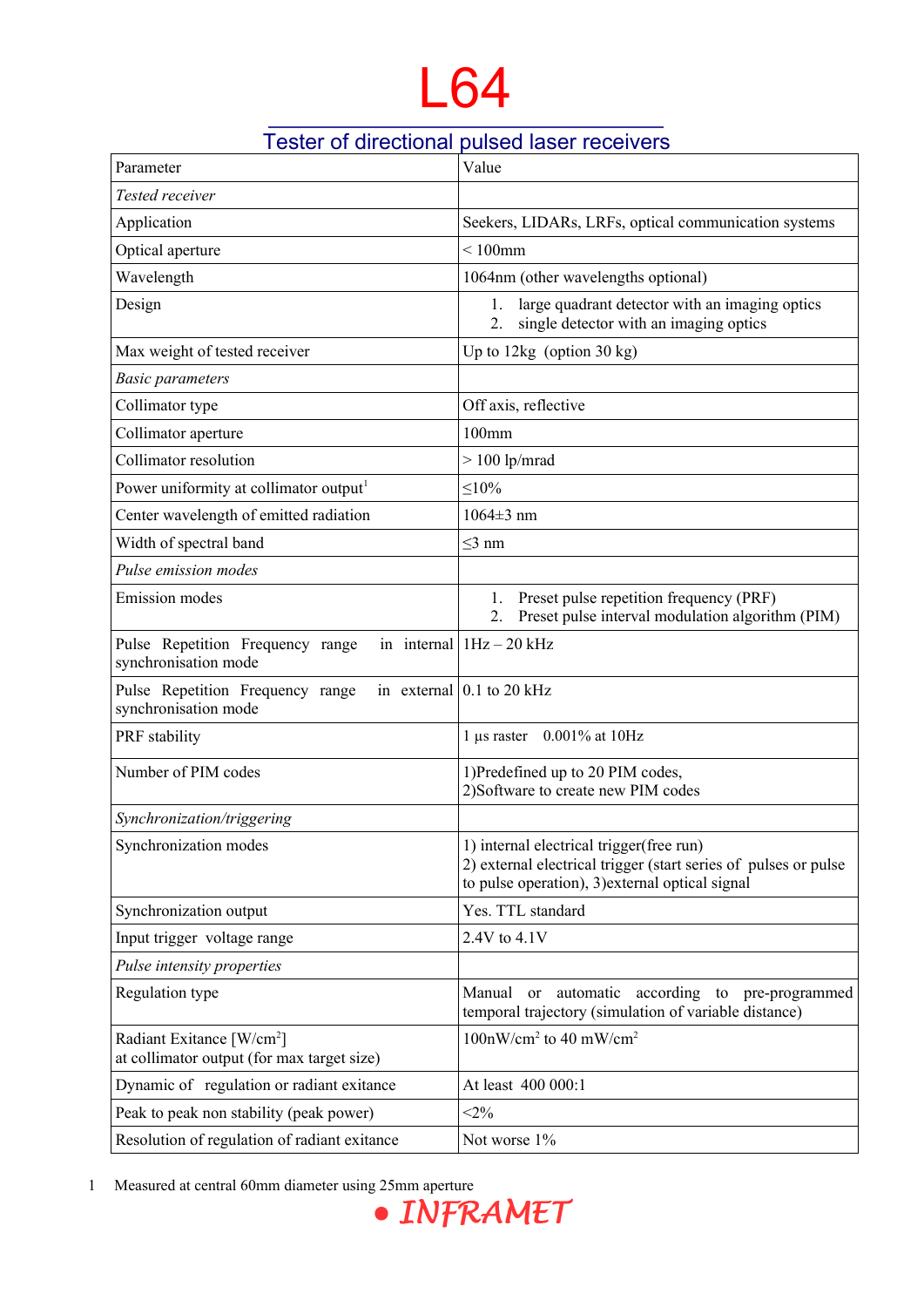## l 64

## Tester of directional pulsed laser receivers

| Temporal properties of laser pulse                                    |                                                                                                                |
|-----------------------------------------------------------------------|----------------------------------------------------------------------------------------------------------------|
| Range of regulation of pulse time width                               | 10-500ns; continuous regulation                                                                                |
| Resolution of pulse time width regulation                             | 1 <sub>ns</sub>                                                                                                |
| Uncertainty of pulse time width regulation                            | $5\%$ or 1 ns                                                                                                  |
| Temporal delay of laser pulse relative<br>to<br>synchronization pulse | $0.1 - 650 \mu s$                                                                                              |
| Simulated laser source                                                |                                                                                                                |
| Target shape                                                          | Rhomboid (option circle)                                                                                       |
| Target size range                                                     | 0.2-15mrad (continuous regulation)                                                                             |
| Method of regulation of target size                                   | Continuous PC control                                                                                          |
| Angular position of simulated laser source                            |                                                                                                                |
| Angular position of pulsed laser source                               | Dynamic. PC control. Tested receiver on MAEP platform                                                          |
| Angular range                                                         | Azimuth up to $50^{\circ}$ Elevation up to $6^{\circ}$                                                         |
| Speed of regulation of angular position                               | Azimuth $-1.5\%$<br>Elevation $-0.5\%$                                                                         |
| Resolution of angular position                                        | $0.05^{\circ}$                                                                                                 |
| Target movement trajectory                                            | Pre-programing up to 10 angular positions                                                                      |
| <b>Boresight</b>                                                      |                                                                                                                |
| imagers                                                               | Support to boresight of laser receiver to thermal $\text{Yes. Simulated source}$ is visible to thermal imagers |
| cameras                                                               | Support to boresight of laser receiver to VIS-NIR Yes. Simulated target is visible to VIS-NIR cameras          |
| Other parameters                                                      |                                                                                                                |
|                                                                       |                                                                                                                |
| PC communication port                                                 | <b>USB 2.0</b>                                                                                                 |
| Power supply                                                          | AC230V                                                                                                         |
| Working temperature                                                   | $+5$ °C to $+35$ °C                                                                                            |
| Storage temperature                                                   | -5 $\rm{^{\circ}C}$ to +55 $\rm{^{\circ}C}$                                                                    |

### **7 Options**

Most of directional laser receivers work in PRF (pulse repetition frequency) mode. However, some of such receivers can work in PIM (pulse interval modulation) mode. Therefore Inframet offers optional L64 stations capable to work in PIM (pulse interval modulation) mode, too. There are myriads of possible PIM codes that can be used in different applications. Therefore customer is expected to inform Inframet on number and details of required codes. Later two options are possible:

- 1. Customer requires a fixed number of predefined codes (number of codes not higher than 20). Inframet delivers software where user can choose the code to be used to emit optical pulses.
- 2. Inframet delivers software tool that enable user to define great number of PIM codes. User is expected to inform Inframet about mathematical formulas used to created PIM code and limits on regulation parameters.

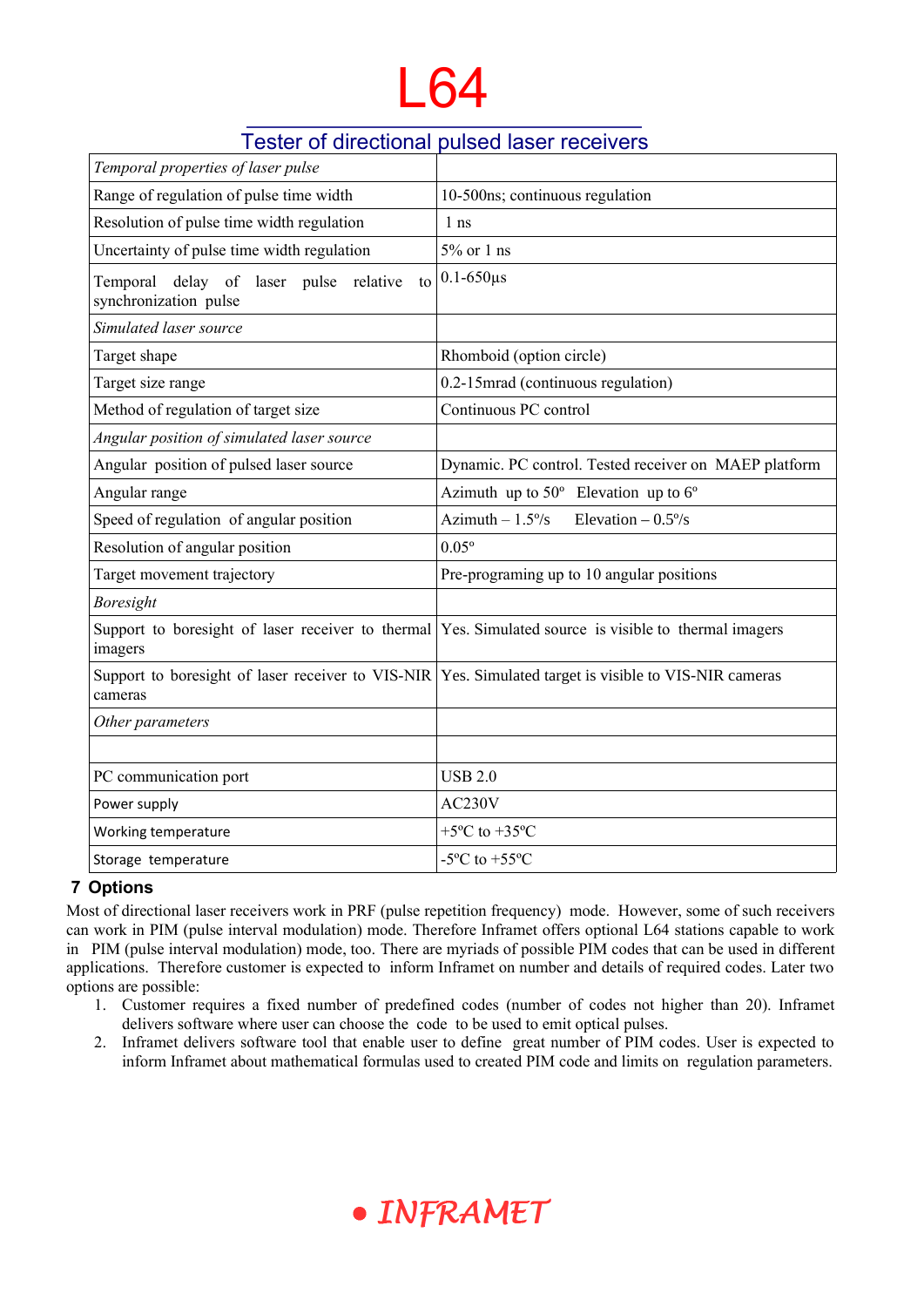# l 64

## Tester of directional pulsed laser receivers

#### **8 Versions**

L64 station can be delivered in form of a series of versions of different design and different test capabilities. The specs presented in Table 1 refer to most advanced typical version (work at PRF mode) coded as L64XD version. The station can be optionally delivered in several versions of different test capabilities:

- 1. L64XD most advanced version capable to work in typical PRF mode. Technical details in Section [6.](#page-1-0) This is recommended version for expanded testing typical directional laser receivers working in PRF mode.
- 2. L64XC as in L64XD but additionally no automatic continuous regulation of laser source properties (pulse peak power, PRF, target angular size, target angular position) with time according to pre-programmed temporal trajectory (simulation of variable distance scenario). Manual regulations using control software of all source properties are still possible.
- 3. L64XB as in L64XC but additionally the station simulates only spatially static pulses light source (no regulation of source angular position). No support to boresight of laser receiver to thermal imagers or VIS-NIR cameras, too. No optical synchronization.
- 4. L64XA as in L64XB but additionally but maximal radiant exitance at collimator output is limited to 0.4 mW/cm<sup>2</sup>. This is low cost version recommended for basic checks (sensitivity) of directional laser receivers.

There can be also optional versions capable to work in PIM mode,too.

Y1 –Inframet delivers software where user can choose the code to be used to emit optical pulses (number of codes not higher than 20).

Y2 - Inframet delivers software tool that enable user to define great number of PIM codes. User is expected to inform Inframet about mathematical formulas used to created PIM code and limits on regulation parameters.

Please add code of option to main code. Example: L64XD-Y2 means L64XD station with option Y2.

#### **9 Summary**

L64 test station is extremely powerful station for testing directional laser receivers operating at 1064nm spectral band (or other wavelengths). It enables expanded testing at laboratory conditions and gathering information about tested receiver typically possible to obtained only after long and costly field tests.

#### Main features:

- 1. L64 offers wideregulation of PRF almost from 0.5 Hz up to 20 kHz when typical test stations have problems to emit pulses of PRF over 10kHz and below 10 Hz.
- 2. L64 stations generate pulses of peak power that can be regulated in a very wide range. Typical dynamic of regulation is at least 400 000 times. Maximal radiant exitance at collimator output can be as high as 40 mW/cm<sup>2</sup>. This high dynamic of regulation coupled with high maximal power enables realistic simulation of real scenarios when distance receiver to source vary from dozen of kilometers to hundred of meters. It should be noted that dynamic of regulation of power of simulated source offered by competitors systems it typically not more than 500 times.
- 3. L64 is capable to regulate pulse width in ultra wide range from 10ns to 500ns in situation when typical test stations generate pulses of fixed pulse width (typically about 20ns).
- 4. Pulse light source in L64 is integrated with visible light source and a blackbody. This means that the same pulsed light source that emit 1064 nm pulses emits also typical visible light and thermal radiation. Therefore pulsed light source can be seen by human eye using optical sights or by VIS-NIR cameras or by thermal imagers. This solution is very useful to minimize boresight errors of laser receiver relative to optical axis of imaging sensors.
- 5. Ultra precision regulation of pulse width with 1 ns resolution. Typical stations enable regulation of pulse time width with resolution not better than 5 ns.
- 6. Advanced software that make possible to test reactions of laser receiver to a simulated laser source of automatically regulated source properties (pulse power, temporal properties (PRF, pulse time width, PIM), angular size, and angular position) according to preset temporal scenario. In this case the station can realistically simulate scenario when distance source-receiver changes with time (shorter distance – stronger peak pulse power and bigger angular size).